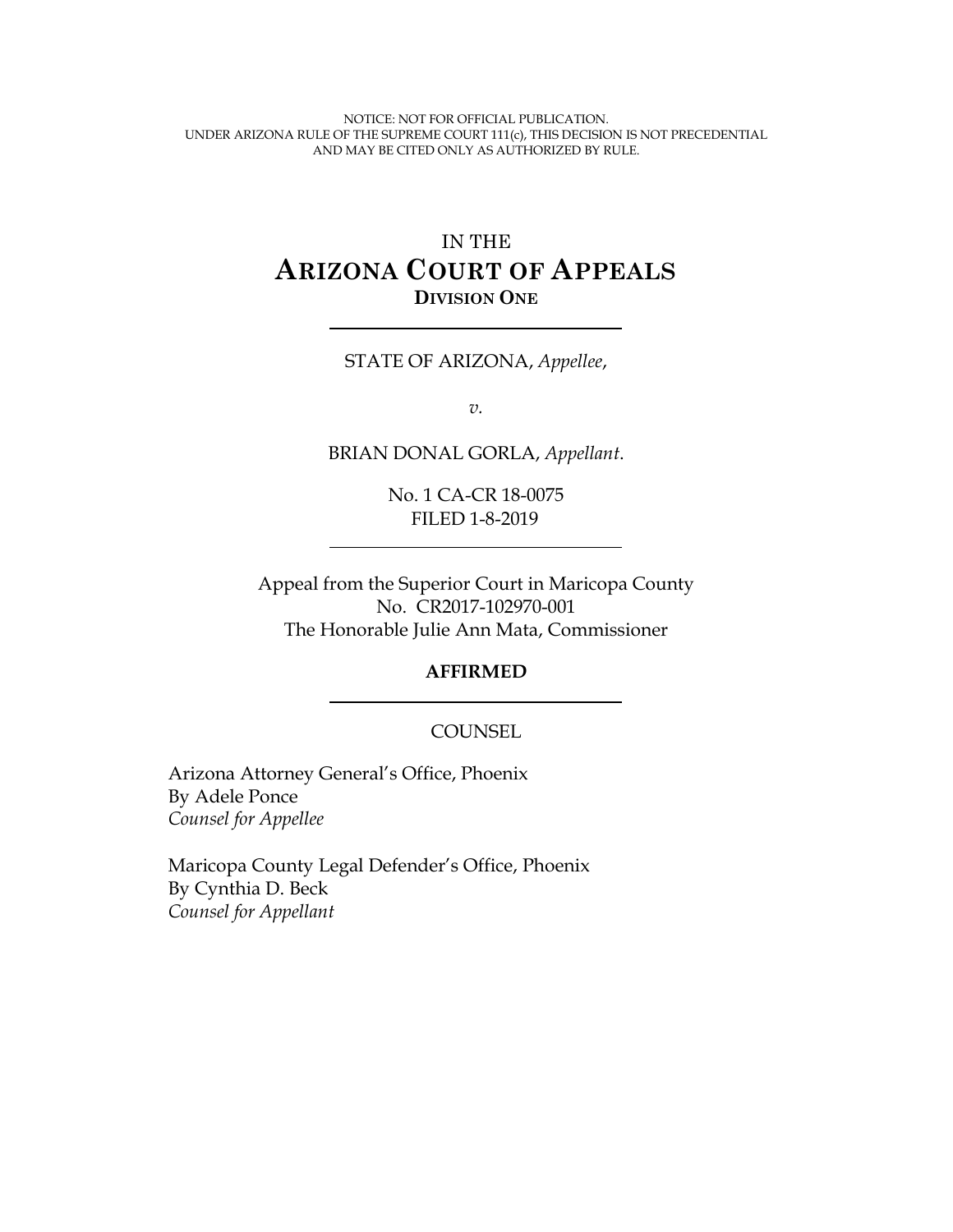#### **MEMORANDUM DECISION**

Judge Michael J. Brown delivered the decision of the Court, in which Presiding Judge James P. Beene and Judge James B. Morse Jr. joined.

# **B R O W N**, Judge:

 $\P$ **1** Brian Donal Gorla appeals his conviction and sentence for first-degree burglary. Gorla argues the trial court erred in finding that a two-drawer filing cabinet falls within the definition of a nonresidential structure under Arizona Revised Statutes ("A.R.S.") section 13-1501(10) and (12). He also argues that prosecutorial misconduct denied him due process. For the following reasons, we affirm.

#### **BACKGROUND**

**¶2** After receiving a mobile notification that something had triggered his home's motion sensors and seeing a flashlight beam outside, T.B. grabbed his gun and went to investigate. Once outside, T.B. saw Gorla holding a flashlight and looking inside the drawer of a filing cabinet located next to the garage door of T.B.'s home. T.B. pointed his gun and told Gorla to "freeze," but Gorla ran away, yelling, "Don't shoot. I'm unarmed." Hearing the commotion, one of T.B.'s neighbors came outside, apprehended Gorla, and held him at gun point.

**¶3** Police officers who arrived shortly thereafter removed a gun from Gorla's possession and found a pair of safety goggles located next to a neighboring wall, which according to T.B. had been stored in the filing cabinet. Gorla implicitly admitted he had been "inside" the filing cabinet but claimed he thought it was trash.

**¶4** The State charged Gorla with burglary in the first degree, a class 3 felony. Before trial, Gorla filed a motion in limine requesting that the court determine "a filing cabinet is not a non-residential structure pursuant to A.R.S. § 13-1501." The trial court denied the motion, explaining that the filing cabinet is "a non-residential structure pursuant both to statute and . . . case law."

**The Term** Gorla raised this same argument, among others, at the conclusion of the State's presentation of evidence in his motion for a judgment of acquittal pursuant to Arizona Rule of Criminal Procedure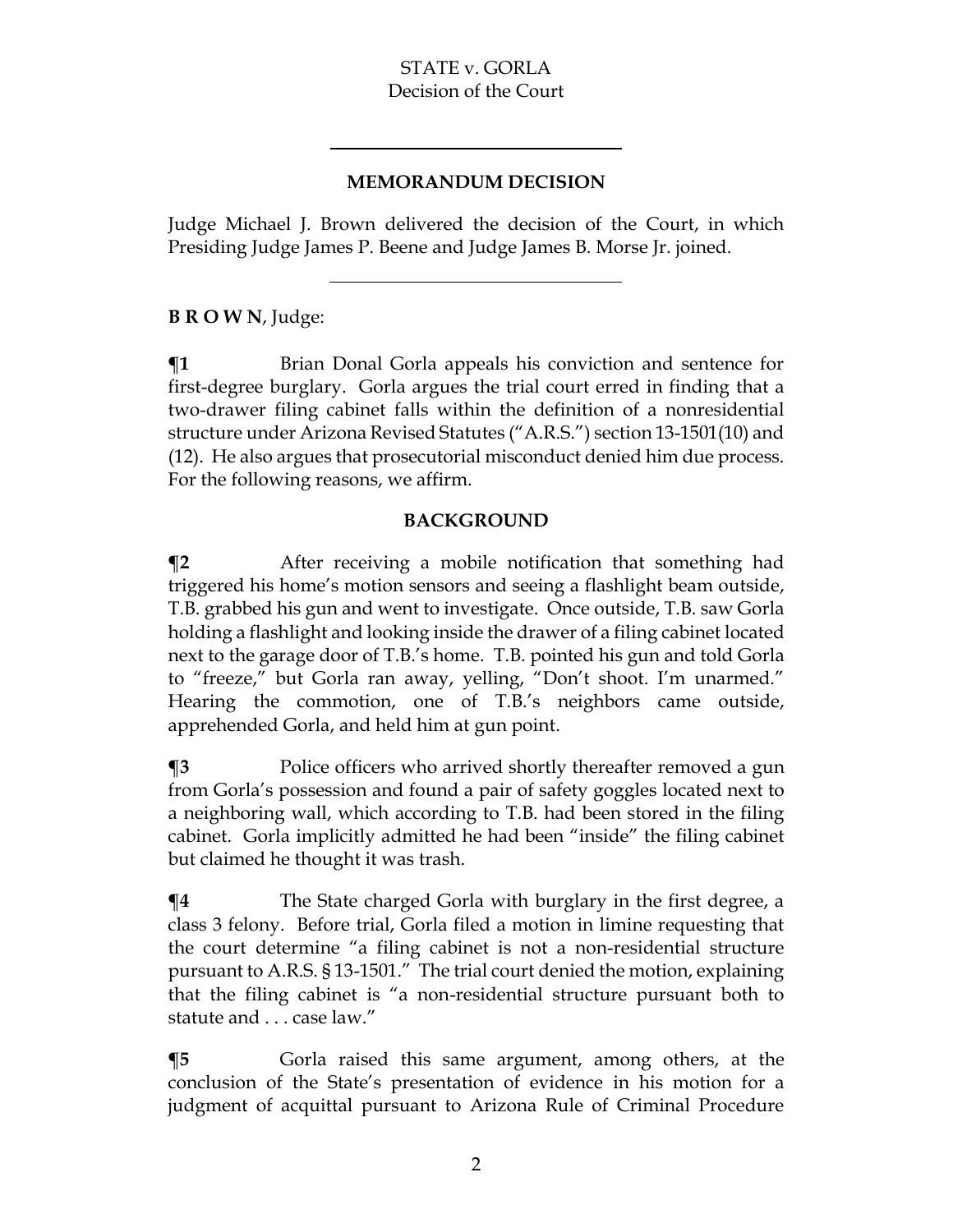("Rule") 20. The court denied the motion, stating it would "stand on the prior ruling that a file cabinet is a nonresidential structure." A jury found Gorla guilty as charged. He was sentenced to eight years' imprisonment and he timely appealed.

#### **DISCUSSION**

### **A. Rule 20 Motion**

**The Fig. 3** Gorla asserts the court erred in denying his Rule 20 motion, arguing there was insufficient evidence supporting his entry of a nonresidential structure because a filing cabinet is not a nonresidential structure. We review the denial of a Rule 20 motion de novo, asking "whether, after viewing the evidence in the light most favorable to the prosecution, *any* rational trier of fact could have found the essential elements of the crime beyond a reasonable doubt." *State v. West*, 226 Ariz. 559, 562, ¶¶ 15, 16 (2011) (citation omitted). "We review issues of statutory interpretation de novo." *State v. Francis*, 243 Ariz. 434, 435, ¶ 6 (2018). "When the statutory language is clear and has only one reasonable construction, we apply it according to its plain meaning." *Id.*

**¶7** The State had the burden to prove beyond a reasonable doubt that Gorla entered a nonresidential structure with the intent to commit any theft or any felony, A.R.S. § 13-1506, and that he did so while knowingly possessing a deadly weapon, A.R.S. § 13-1508.The legislature has defined a "nonresidential structure" as a "structure other than a residential structure." A.R.S. § 13-1501(10). A "structure," in relevant part, "means ... any vending machine or any building, *object*, vehicle, railroad car or place with sides and a floor that is separately securable from any other structure attached to it and that is used for lodging, business, transportation, recreation or storage." A.R.S. § 13-1501(12) (emphasis added).

**The Tema** Gorla argues T.B.'s filing cabinet is not a nonresidential structure because it was not "separately securable from any other structure attached to it." However, "§ 13-1501(12) does not require that all parts of a single structure be 'securable.' Rather, the second requirement applies to "two 'separately securable' structures that are attached." *State v. Bon*, 236 Ariz. 249, 252, ¶ 10 (App. 2014). Thus, the "separately securable" requirement does not apply, as T.B.'s filing cabinet was an independent structure placed next to his garage.

**¶9** Gorla's next argument revolves around the size of the filing cabinet and its movability. He asserts that labeling a "small, two-drawer . . . filing cabinet" a nonresidential structure "broadens the legislative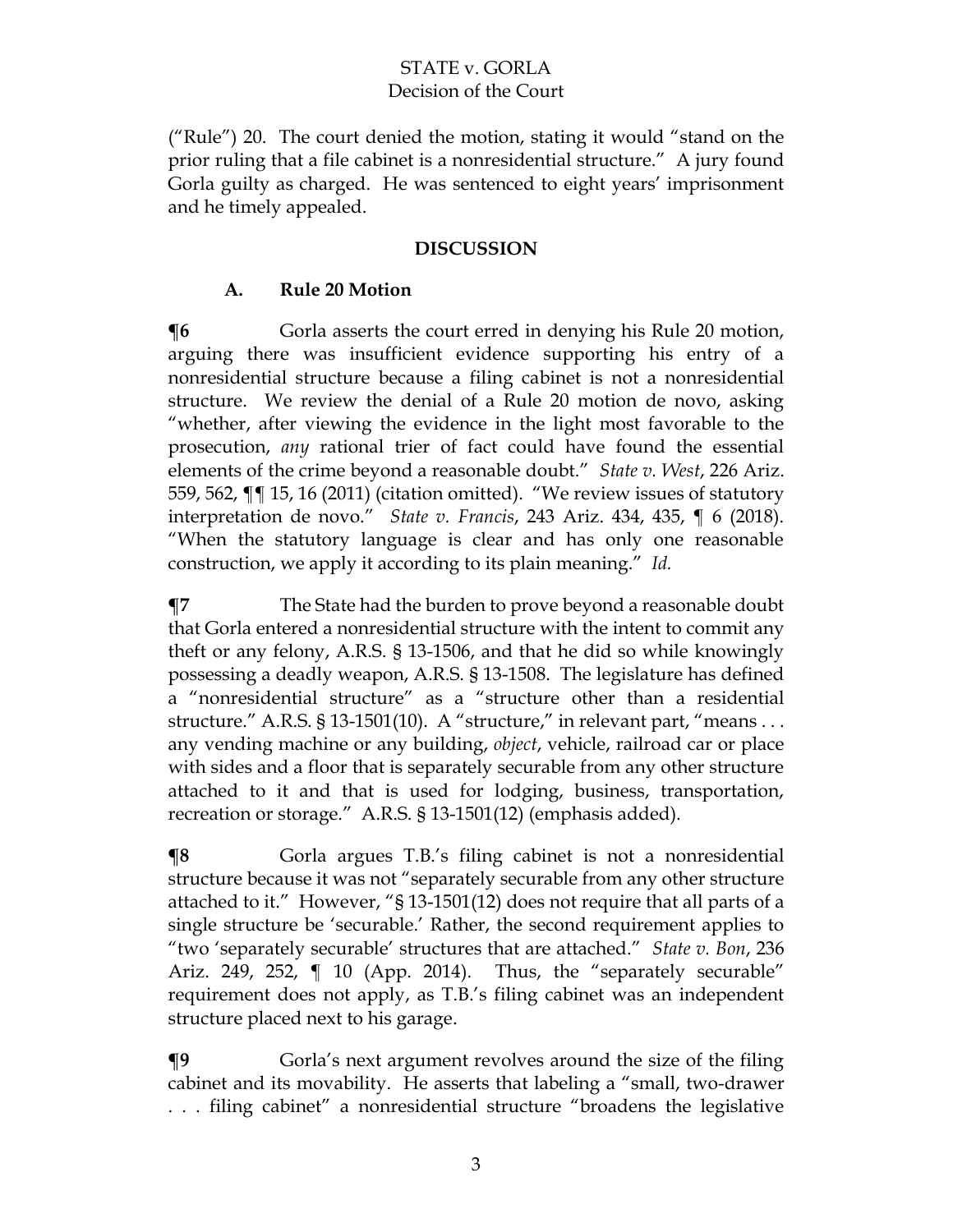definition to an absurd degree" because any "object that can simply be ... carried away cannot logically be a 'structure,' for if that is true [then] anything capable of being locked and large enough to store anything at all is a structure for purposes of the burglary statutes."While it is conceivable that applying the statutory definition of a nonresidential structure could lead to an absurd result at some point, that situation is not before us. *See Velasco v. Mallory*, 5 Ariz. App. 406, 410–11 (1967) ("We will not render advisory opinions anticipative of troubles which do not exist; may never exist; and the precise form of which, should they ever arise, we cannot predict."). The filing cabinet is plainly an object and the evidence shows it was used for storage; therefore, the court did not err in denying Gorla's Rule 20 motion because a rational trier of fact could find the evidence supported an unlawful entry into a nonresidential structure.

# **B. Prosecutorial Misconduct**

**[10** Gorla also argues the prosecutor committed prosecutorial misconduct, depriving him of a "fair deliberation," by characterizing Gorla's offense in closing argument as "porch thievery" and making the following comments to the jury during rebuttal:

[I]n the day and age when you have people ordering things online and people having things dropped off next to their porch, at a holiday season coming up--when you have all of these things happening and you have a defendant who is out in January, at midnight, in a strange place, taking things that [do] not belong to him, you folks get to decide what kind of a community you want to live in. That's your job . . .

Use your common sense. What kind of a community do you want to live in  $\dots$  [w]here it's allowed--where this guy can walk up and do what he wants on a stranger's yard and get caught and say, "[o]ops. I'm sorry."

 $\P$ **11** Gorla did not object to these statements at trial, so we review for "error that was both fundamental and prejudicial." *State v. Escalante*, 245 Ariz. 135, 140, ¶ 12 (2018). To prevail on appeal, Gorla must first prove that a fundamental error occurred, which is established by "showing that (1) the error went to the foundation of the case, (2) the error took from the defendant a right essential to his defense, *or* (3) the error was so egregious that he could not possibly have received a fair trial." *Id.* at 142, ¶ 21. If he establishes fundamental error under either prong one or two, Gorla must then make a separate, "fact intensive" showing of prejudice. *Id.* (citation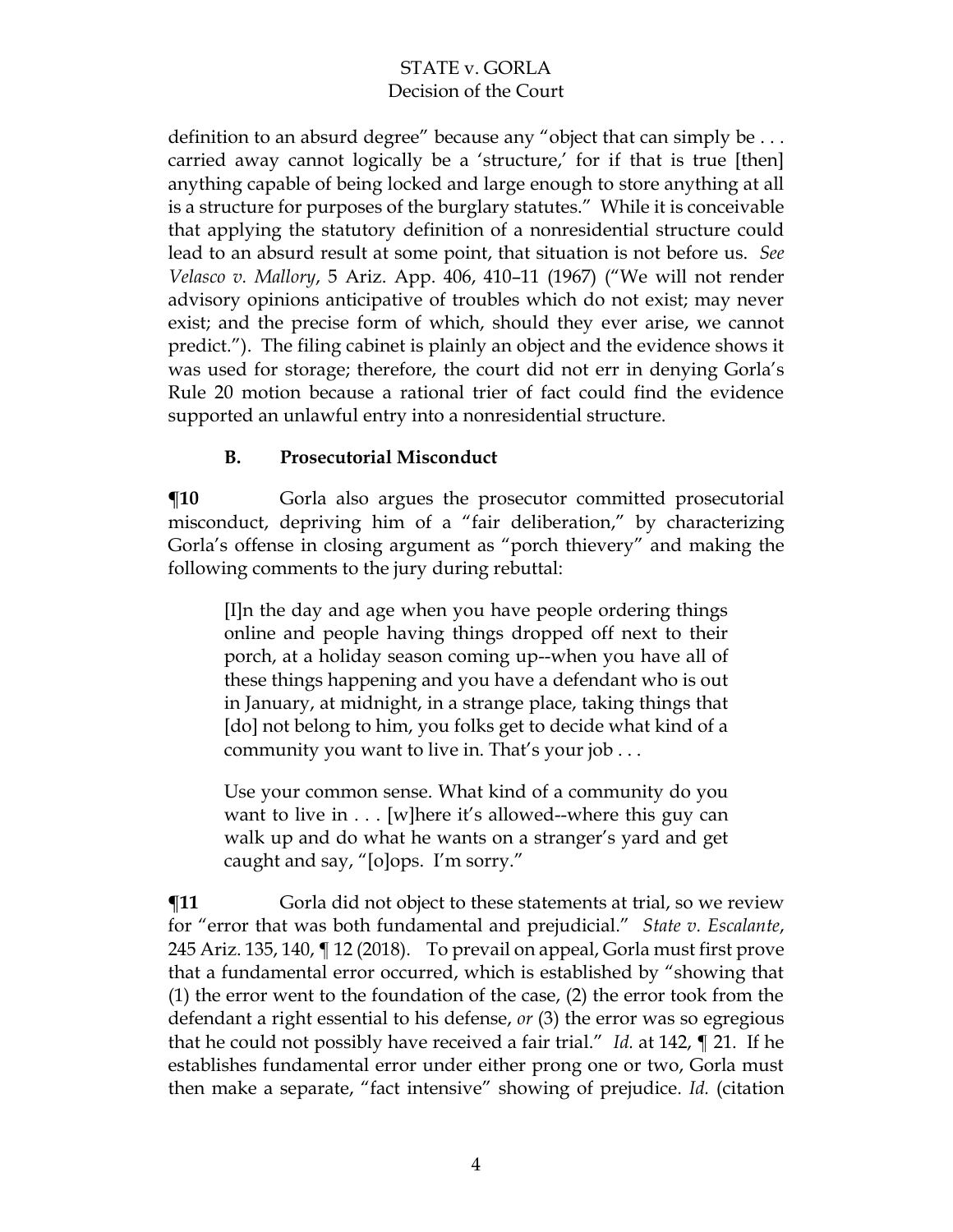omitted). If he establishes fundamental error under prong three, prejudice is presumed, and a new trial will be granted. *Id.*

**¶12** Prosecutorial misconduct must be so egregious that it "infect[s] the trial with unfairness" such that the "resulting conviction is a denial of due process." *State v. Hughes*, 193 Ariz. 72, 79, ¶ 26 (1998) (citation omitted). To meet this standard, Gorla must demonstrate the State acted in an intentionally improper or prejudicial manner, *State v. Ramos*, 235 Ariz. 230, 237, ¶ 22 (App. 2014), so "pronounced and persistent that it permeate[d] the entire atmosphere of the trial," *State v. Atwood*, 171 Ariz. 576, 611 (citation omitted).

**The Term** Gorla asserts the porch-thievery characterization misstated the facts because he never approached the porch of the home, and the comments during the State's rebuttal improperly encouraged the jurors to preserve law and order. The prosecutor's use of "porch -thievery" was not misconduct because the State clarified it meant "taking property . . . from the front of someone else's home," which the evidence supports because Gorla was found to be taking property from in front of T.B.'s home. As for the comments during the State's rebuttal closing argument, a prosecutor cannot "urge jurors to convict a criminal defendant in order to protect community values, preserve civil order, or deter future law breaking." *State v. Herrera*, 174 Ariz. 387, 396 (1993) (citation omitted). Here, although the prosecutor implicitly urged the jury to deter future law breaking and preserve civil order, the comments were not "pronounced and persistent," *Atwood*, 171 Ariz. at 611, nor did they pervade the entirety of the trial so as to deprive Gorla "of a fair trial and render the resulting conviction a denial of due process," *State v. Hernandez*, 170 Ariz. 301, 307 (App. 1991).

 $\P$ **14** Finally, the evidence overwhelmingly supports a conviction. T.B. saw Gorla looking into a drawer of a filing cabinet T.B. used for storage. After T.B. confronted Gorla and he fled, officers found safety glasses initially located inside the filing cabinet—near a neighboring wall, which indicates Gorla's entry into the filing cabinet. Furthermore, Gorla admitted to entering the filing cabinet, although he claimed he did so thinking it was trash. Given the strength of this evidence, it is not reasonable to conclude Gorla was convicted based on the prosecutor's comment about preserving law and order. *See State v. Comer*, 165 Ariz. 413, 427 (1990) (considering overwhelming evidence of guilt to render prosecutor's comments harmless). For these reasons, Gorla has not established that fundamental error occurred due to prosecutorial misconduct.